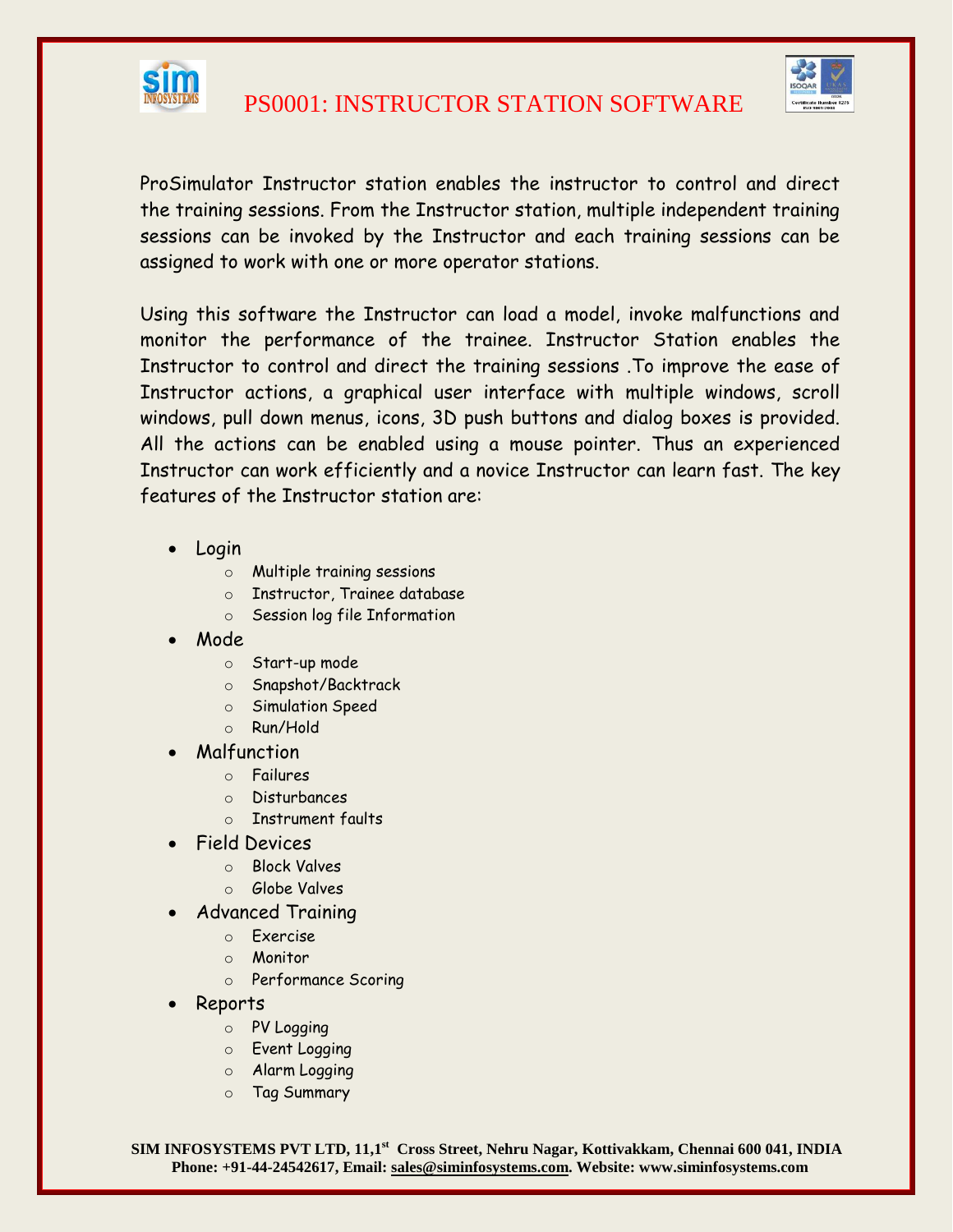

## PS0001: INSTRUCTOR STATION SOFTWARE



- o Summary Report
- o Message to operator
- o Instructor comments logging
- o View session log file
- o Instructor Graphics
- Administrator
	- o Model View for model developer
	- o Trainee / Instructor database
	- o View Historical session log files
	- o Network management

| Inst - ProSimulator Instructor Station [ UCT - CALCUTTA ]                                                                                                                                                                                                | <b>Master Information</b>                                                                                                                                                                                                                                                                                                                                                                                              |
|----------------------------------------------------------------------------------------------------------------------------------------------------------------------------------------------------------------------------------------------------------|------------------------------------------------------------------------------------------------------------------------------------------------------------------------------------------------------------------------------------------------------------------------------------------------------------------------------------------------------------------------------------------------------------------------|
| <b>DIETX</b>                                                                                                                                                                                                                                             | Trainee                                                                                                                                                                                                                                                                                                                                                                                                                |
| Advance Training Tools Help                                                                                                                                                                                                                              | Instructor Station List   Instructor1                                                                                                                                                                                                                                                                                                                                                                                  |
|                                                                                                                                                                                                                                                          | $\blacktriangledown$                                                                                                                                                                                                                                                                                                                                                                                                   |
| Model Category POWER & UTILITY                                                                                                                                                                                                                           | Instructor William Hazlit                                                                                                                                                                                                                                                                                                                                                                                              |
| Model (D)                                                                                                                                                                                                                                                | Instructor                                                                                                                                                                                                                                                                                                                                                                                                             |
| ppsa2                                                                                                                                                                                                                                                    | $\blacktriangledown$                                                                                                                                                                                                                                                                                                                                                                                                   |
| Model Name 210 MW REFERENCE POWER PL                                                                                                                                                                                                                     | Override this machine as Instructor                                                                                                                                                                                                                                                                                                                                                                                    |
| Operator Station CS 3000                                                                                                                                                                                                                                 | <b>Training Log</b>                                                                                                                                                                                                                                                                                                                                                                                                    |
| Station                                                                                                                                                                                                                                                  | <b>Selected Trainee List</b>                                                                                                                                                                                                                                                                                                                                                                                           |
| $\bullet$                                                                                                                                                                                                                                                | <b>Trainee List</b>                                                                                                                                                                                                                                                                                                                                                                                                    |
| Initial Condit                                                                                                                                                                                                                                           | $\overline{ }$                                                                                                                                                                                                                                                                                                                                                                                                         |
| $-0s$                                                                                                                                                                                                                                                    | Add Trainee                                                                                                                                                                                                                                                                                                                                                                                                            |
| Exercise                                                                                                                                                                                                                                                 | Remove Trainee                                                                                                                                                                                                                                                                                                                                                                                                         |
| <b>Monitor</b>                                                                                                                                                                                                                                           | Clear Selection                                                                                                                                                                                                                                                                                                                                                                                                        |
| PVLopping                                                                                                                                                                                                                                                | □ Create Logfile for each session                                                                                                                                                                                                                                                                                                                                                                                      |
| $\overline{\mathcal{R}}$                                                                                                                                                                                                                                 | Proceed                                                                                                                                                                                                                                                                                                                                                                                                                |
| <b>MS24:30 PM</b>                                                                                                                                                                                                                                        | □ Create Performance Score file for each session                                                                                                                                                                                                                                                                                                                                                                       |
| No Trainees are selected                                                                                                                                                                                                                                 | Cancel                                                                                                                                                                                                                                                                                                                                                                                                                 |
|                                                                                                                                                                                                                                                          | $\bullet$                                                                                                                                                                                                                                                                                                                                                                                                              |
| ×<br><b>History</b><br>BackTrack Snap Shot<br>File Name<br>DESIGN 8-FEB<br>$S$ ave<br>COLD START<br>DESIGN 22/FEB<br>Restore<br>FEED STOPPED<br><b>COMPLETE</b><br>Rename<br>FEED FIRING STOP<br>HLPS, CLPS, COMP STOP<br>Delete<br>DEPRESSURISED<br>NOW | <b>Malfunction</b><br>Failure   Disturbance   Instrument Fault  <br>Page Heading 1. EQUIPMENT FAILURE-2   -<br>$\rightarrow$<br>SN <sub>o</sub><br>Description<br>Status<br>Delay<br>OFF<br>$\mathbf{1}$<br>FRACT. OVERHEAD REFLUX PUM<br>0<br>$\overline{c}$<br>OFF<br>FRACT. BOTTOMS PUMP P-2 A<br>$\mathbf 0$<br>з<br>FRACT. PUMP AROUND P-3 A<br>OFF<br>$\mathbf 0$<br>OFF<br>0<br>DIESEL PRODUCT PUMP, P-4 A<br>4 |

**SIM INFOSYSTEMS PVT LTD, 11,1st Cross Street, Nehru Nagar, Kottivakkam, Chennai 600 041, INDIA Phone: +91-44-24542617, Email: [sales@siminfosystems.com.](mailto:sales@siminfosystems.com) Website: www.siminfosystems.com**